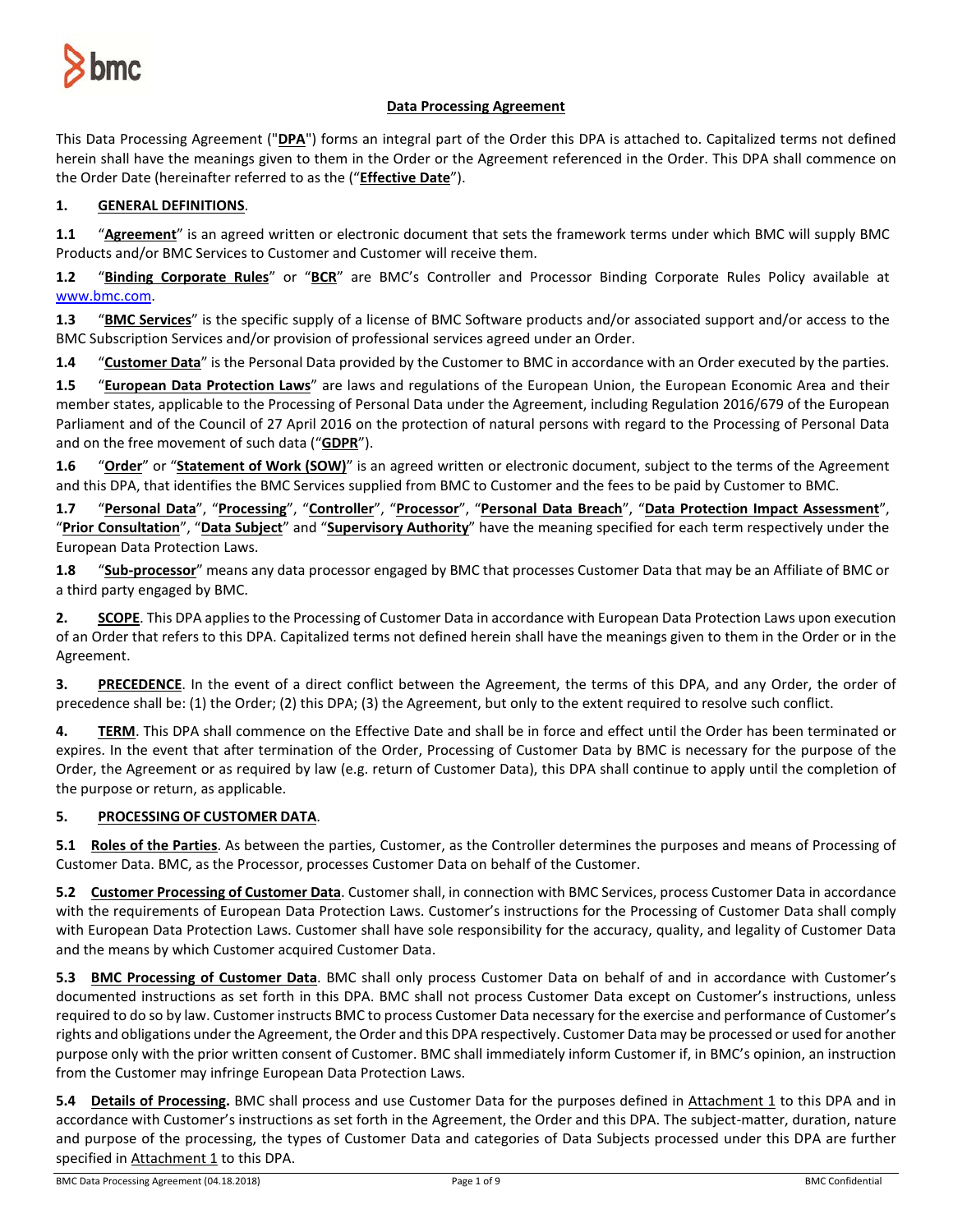

**5.5 Records of Processing activities**. Customer and BMC shall maintain records of Processing activities, in their respective roles of Controller and Processor. Parties shall cooperate to fulfil the obligation to maintain such records. Any material change made by a party, requiring an update of the records of Processing activities maintained by the other party, shall be notified to the other party within a reasonable time. Each party shall bear its own costs for its own records of Processing activities.

## **6. SUB-PROCESSING**.

**6.1 Sub-processor.** Customer acknowledges and agrees that BMC may engage its Affiliates or third parties as Sub-processors in connection with BMC Services, including access to Customer Data. A list of all Sub-processors (including BMC Affiliates and third party Sub-processor) as of the Effective Date of this DPA is provided in Attachment 2 to this DPA.

**6.2 Written contract.** Sub-processors shall be obliged under a written contract (i) to comply with European Data Protection Laws and (ii) to provide at least the same level of data protection as is required by this DPA, including the implementation of appropriate technical and organizational measures.

**6.3 Change of Sub-processors**. Any additions, removals or replacements of Sub-processors will be notified to the Customer via email. Customer may oppose to BMC use of a new Sub-processor by notifying BMC in writing of its objective reasons to oppose within ten (10) business days after receipt of BMC's notice. In the event Customer objects to a new Sub-processor, BMC will use reasonable efforts to make available to Customer a change in the BMC Services or recommend a commercially reasonable change to Customer's configuration or use of the BMC Services to avoid Processing of Customer Data by the objected-to new Sub-processor without unreasonably burdening the Customer. If BMC is unable to make available such change within a reasonable period of time, Customer may terminate the applicable Order(s) with respect only to those BMC Services which cannot be provided by BMC without the use of the objected-to new Sub-processor by providing written notice to BMC. BMC will refund Customer any prepaid fees covering the remainder of the Order term following the effective date of termination with respect to such terminated BMC Services, without imposing a penalty for such termination on Customer.

**6.4 Responsibility**. BMC shall be liable for the performance of its Sub-processors to the same extent BMC would be liable if performing the BMC Services of each Sub-processor directly under the terms of this DPA.

**7. DATA SUBJECT REQUESTS**. In the event any of the parties receives a request from a Data Subject to exercise the Data Subject's right of access, right to rectification, restriction of Processing, erasure ("right to be forgotten"), data portability, object to the Processing, or its right not to be subject to an automated individual decision making ("**Data Subject request**"):

**7.1 Addressed to Customer**. To the extent Customer, in its use of the BMC Services, cannot address a Data Subject request, considering the nature of the Processing, BMC shall provide commercially reasonable assistance upon Customer's written request by appropriate technical and organizational measures, insofar as this is possible, and to the extent BMC is legally permitted to do so, for the fulfilment of Customer's obligation to respond to a Data Subject request under European Data Protection Laws. Customer shall be responsible for any costs arising from BMC's provision of such assistance.

**7.2 Addressed to BMC**. BMC shall promptly notify Customer of a Data Subject request received in connection with BMC Services, to the extent legally permitted.

**8. DELETION AND RETURN**. Upon request by Customer made within thirty (30) days after the effective date of termination of the Order(s), BMC will either delete or return all the Customer Data to the Customer. After such thirty (30) day period, if BMC has not already done so, BMC will delete the Customer Data from the BMC Services, including copies, unless legally prohibited.

**8.1 TRANSFER OF CUSTOMER DATA TO THIRD COUNTRIES**. BMC will transfer Customer Data pursuant to the BCR as approved by European data protection authorities for (a) transfers outside of the European Union, the European Economic Area and/or their member states, Switzerland and the United Kingdom and (b) for Customer's that have contractually specified in an Order that the European Data Protection Laws shall apply. The BCR policy is incorporated into a BMC corporate wide policy, requiring all BMC Affiliates and their employees to comply with and respect the BCR policy which is governing the collection, use, access, storage and transfer of Customer Data among BMC Affiliates and third party Sub-processors. Customer agrees to rely upon the BCR as providing adequate safeguards in regard to European Data Protection Laws and provisions contained in the Introduction, Part III and IV of the BCR are incorporated by reference and are an integral part of this DPA. Customer agrees that Customer Data may be processed by BMC Affiliates and third party Sub-Processors provided that BMC, its Affiliates and its Sub-Processors are and remain contractually bound by the BCR, or in the case of Sub-Processors by the Sub-Processor's own BCR. BMC represents that its Affiliates and Sub-Processors are and shall for the duration of this DPA remain contractually bound by and comply with the requirements of the BCR, or in the case of Sub-Processors by the Sub-Processor's own BCR.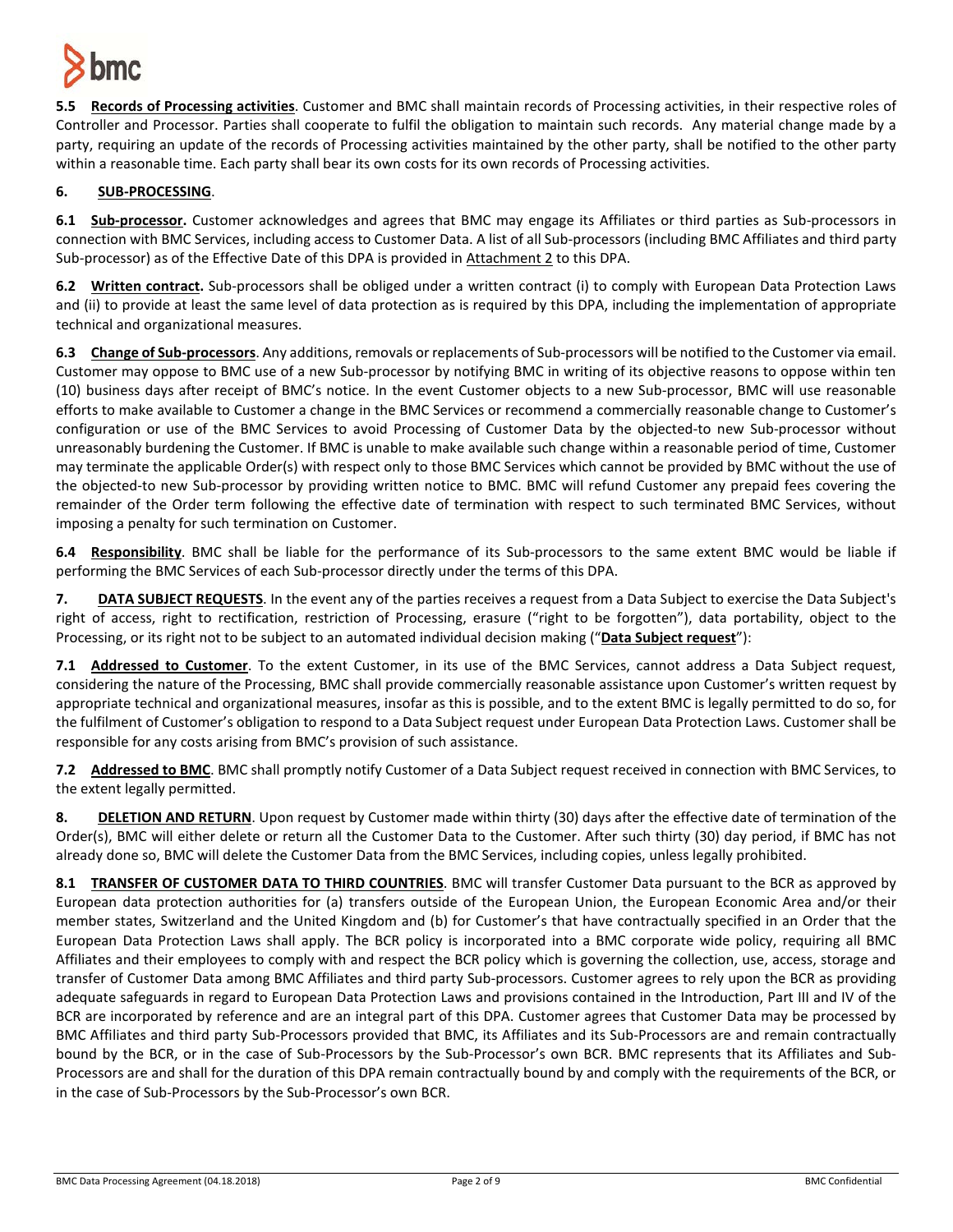

# **9. SECURITY**.

**9.1 Confidentiality**. BMC shall ensure that all personnel of BMC granted access to Customer Data have committed themselves to confidentiality by executing written confidentiality obligations to the extent legally necessary. The obligation to treat Customer Data pursuant to such confidentiality obligations shall survive the termination of the employment. Customer Data may be made available only to personnel that require access to such Customer Data for the performance of BMC's contractual obligations towards Customer.

**9.2 Organizational and technical protection measures**. BMC shall maintain appropriate organizational and technical protection measures, as set out in Attachment 3 to this DPA. BMC regularly monitors compliance with these measures. Upon Customer's request, BMC shall provide Customer with reasonable cooperation and assistance to fulfil Customer's obligation under the GDPR, to implement and maintain appropriate organizational and technical protection measures, insofar as this obligation relates to the BMC Services in scope of this DPA. Customer shall be responsible for any costs arising from any additional obligation on BMC due to a Customer request outside of this DPA.

## **10. SECURITY BREACH MANAGEMENT, NOTIFICATION AND COOPERATION WITH AUTHORITIES**.

**10.1 Customer Data Breach Notification to Customer**. BMC shall notify Customer without undue delay after becoming aware of a breach of security leading to the accidental or unlawful destruction, loss, alteration, unauthorized disclosure of, or accessto, Customer Data processed by BMC and its Sub-processors. BMC shall make reasonable efforts to identify the cause of such breach and take those steps as BMC deems necessary and reasonable in order to remediate the cause of such a breach to the extent the remediation is within BMC's reasonable control.

**10.2 Customer Data Breach Notification to the Supervisory Authority and the Data Subject.** Upon Customer's request, BMC shall provide Customer with reasonable cooperation and assistance to fulfil Customer's obligation under the GDPR to notify a Customer Data Breach to the Supervisory Authority and to communicate on a Customer Data Breach to the Data Subject, insofar as this obligation relates to the BMC Services in scope of this DPA. Except in case of breach of this DPA by BMC, an Affiliate of BMC or a Sub-processor of BMC, Customer shall be responsible for any costs arising from BMC's provision of such assistance.

**10.3 Cooperation with Supervisory Authorities.** Customer and BMC shall cooperate with competent Supervisory Authorities as required by the GDPR. If a party is subject to investigative or corrective powers of a Supervisory Authority, this party shall inform the other party without undue delay, insofar as it relates to the data Processing covered by this DPA. Parties shall provide reasonable assistance to each other to fulfil obligations to cooperate with Supervisory Authorities. Each party is responsible for its own costs arising from the provision of such assistance.

## **11. AUDIT AND IMPACT ASSESSMENTS**.

**11.1 Data Protection Impact Assessment and Prior Consultation.** Upon Customer's request, BMC shall provide Customer with reasonable cooperation and assistance to fulfil Customer's obligation under the GDPR to carry out a Data Protection Impact Assessment related to Customer's use of the BMC Services, to the extent Customer does not otherwise have access to the relevant information, and to the extent such information is available to BMC. BMC shall provide reasonable assistance to Customer in the cooperation or Prior Consultation with the Supervisory Authority in the performance of its tasks. Customer shall be responsible for any costs arising from BMC's provision of such assistance.

**11.2 Audit**. Upon request by Customer, BMC shall make available to Customer all relevant information necessary to demonstrate compliance with this DPA, and shall allow for and contribute to audits, including inspections, by Customer or an auditor mandated by Customer in relation to the Processing of the Customer Data by BMC and its Sub-processors. Customer shall give notice of any audit or inspection to be conducted and shall make reasonable endeavors to avoid causing any damage or disruption to BMC premises, equipment and business while its personnel are on those premises in the course of such an audit or inspection. Any audit shall be carried out on reasonable prior written notice of no less than thirty (30) days, and shall not be carried out more than once a year. Access to BMC premises for the purposes of such an audit or inspection is subject to: (a) the production of reasonable evidence of identity and authority by the auditors; (b) normal business hours; (c) audit personnel have committed themselves to confidentiality by executing written confidentiality obligations; and (d) access only to information that is strictly relevant to the BMC Services being provided to Customer, which excludes any information relating to the provision of BMC Services to other Customers. Audit and verification rights exclude direct security and penetration tests run by Customer or an auditor mandated by Customer.

**12. LIMITATION OF LIABILITY**. Each party's liability, taken together in the aggregate, arising out of or related to this DPA, whether in contract, tort or under any other theory of liability, is exclusively subject to terms and conditions contained in the Agreement.

| ATTACHMENTS INCORPORATED INTO THIS DPA                          |  |  |
|-----------------------------------------------------------------|--|--|
| Attachment 1 – Details of Customer Data processing              |  |  |
| Attachment 2 – List of Sub-processors                           |  |  |
| Attachment 3 - Organizational and technical protection measures |  |  |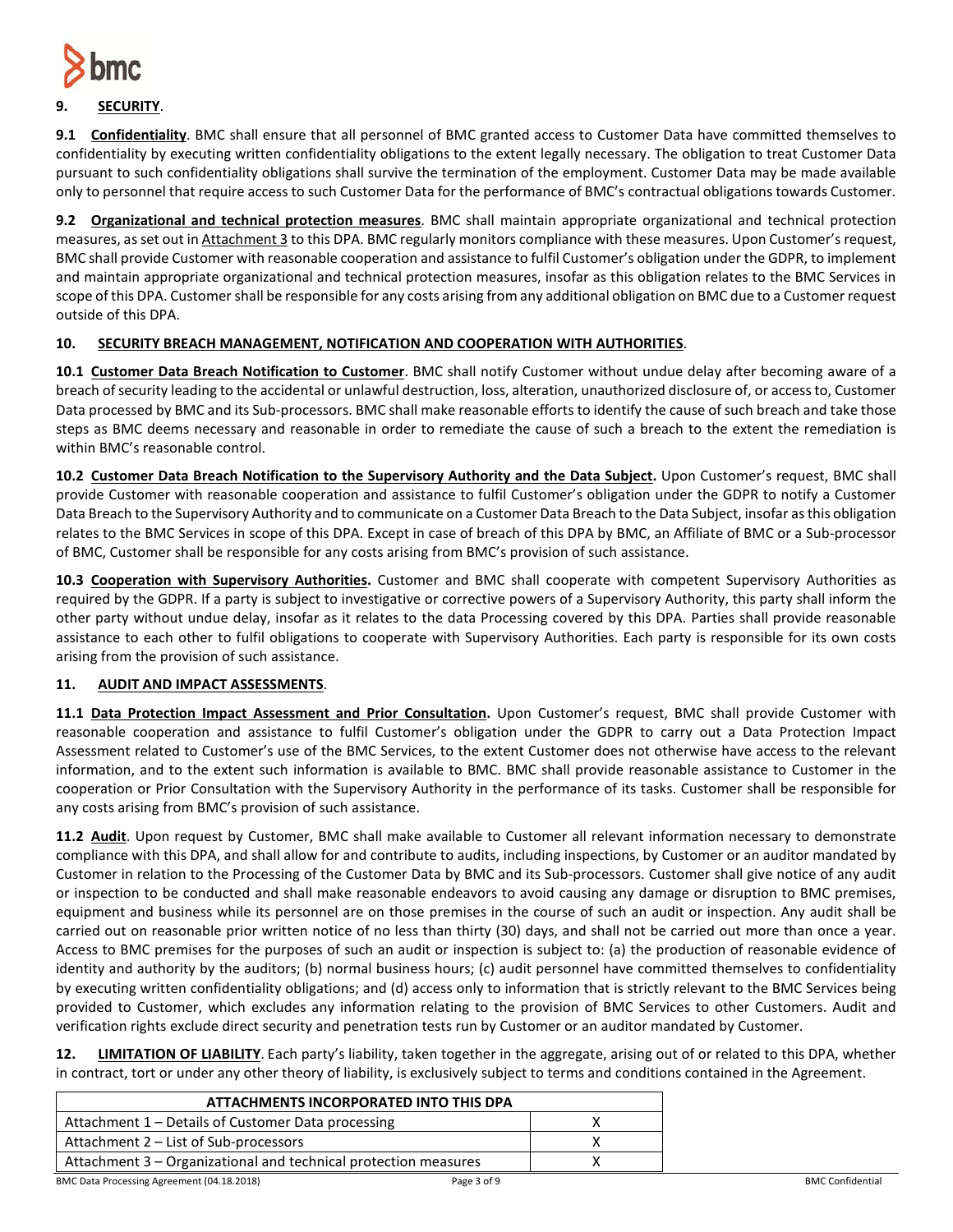

#### **Attachment 1 - Details of Customer Data processing**

#### **1. Extent, subject-matter, nature and purpose of intended processing of Customer Data**

As set forth in the Agreement, BMC shall process Customer Data necessary for the exercise and performance of Customer's rights and obligations under the Agreement, the Order and this DPA.

Additionally, as set forth in the DPA, BMC shall not disclose Customer Data except as expressly permitted in writing by Customer or where required by law, in which case, to the extent legally permitted, BMC will provide Customer with prior notice of any such compelled disclosure.

#### **2. Duration of processing**

The duration of Personal Data processing is the duration of the Order.

#### **3. Categories of Customer Data and concerned Data Subjects**

**(a) Data Subjects**

**The extent of Customer data processed by BMC is determined and controlled by Customer in its sole discretion. It may include, but is not limited to Personal Data relating to the following categories of data subjects:**

- Prospects, customers, business partners and vendors of Customer
- Customer's personnel, including Employees, agents and contractors
- Customer's Users authorized by Customer to use BMC Services

#### **(b) Categories of Personal Data**

**The extent of Customer data processed by BMC is determined and controlled by Customer in its sole discretion. It may include, but is not limited to Personal Data relating to the following categories of Personal Data:**

- Personal master data (name, address, title, degree, date of birth)
- Contact details (telephone number, mobile phone number, email address, fax number)
- Contractual master data
- Customer history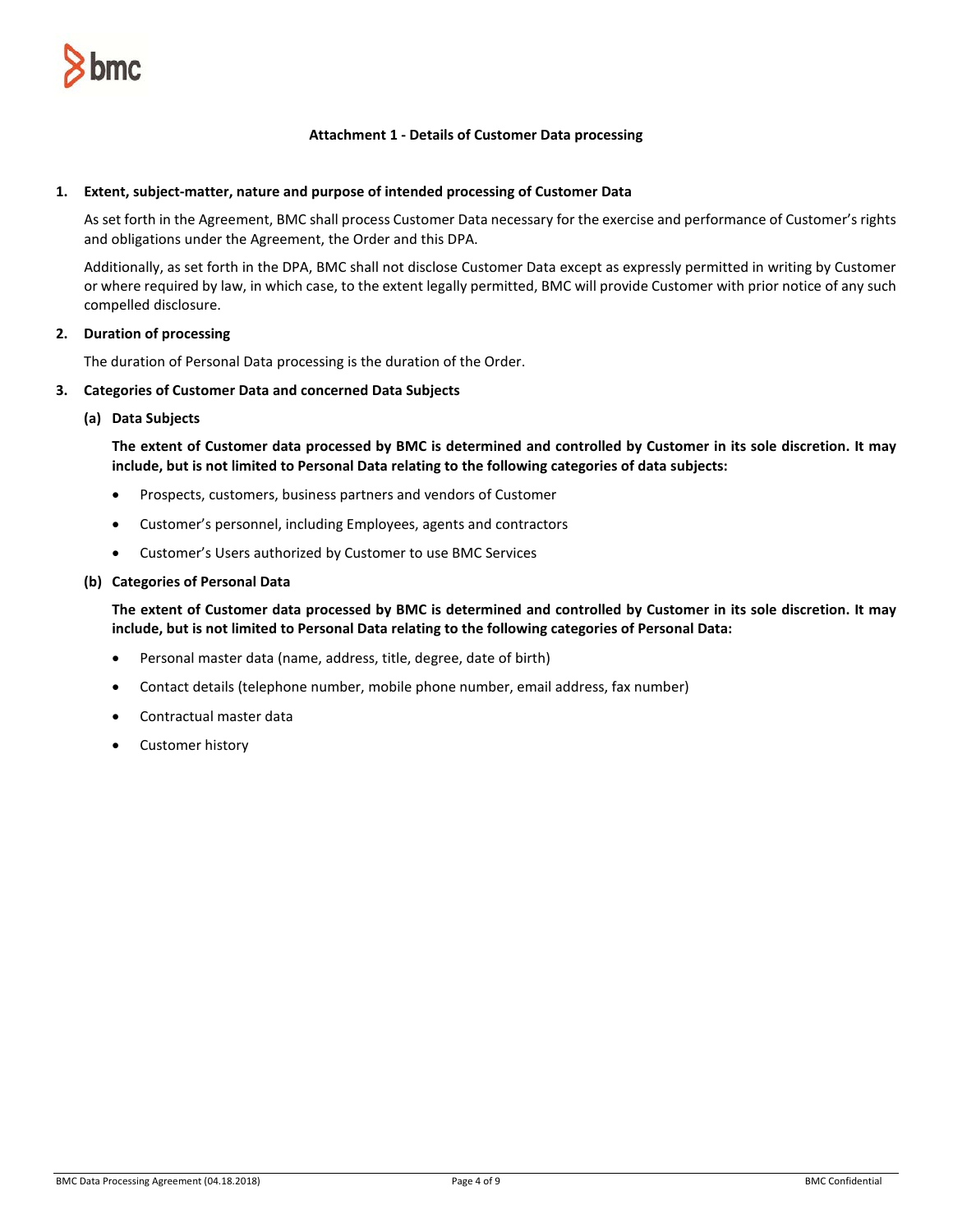

### **Attachment 2 - List of Sub-processors**

| <b>Entity Name</b>                                                                                                               | <b>Entity Type</b> | <b>Entity Country</b> |  |
|----------------------------------------------------------------------------------------------------------------------------------|--------------------|-----------------------|--|
| <b>BMC Affiliates</b>                                                                                                            |                    |                       |  |
| BMC Software, Inc., 2101 CityWest Boulevard, Houston, Texas 77042                                                                | Affiliate          | <b>USA</b>            |  |
| BMC Software Melbourne VIC Level 10 Twenty8 Freshwater Place, Melbourne VIC 3006                                                 | Affiliate          | Australia             |  |
| BMC Software Limited, E2 Eskdale Road, Winnersh, Wokingham, Berkshire, RG41 5TS, United<br>Kingdom                               | Affiliate          | United<br>Kingdom     |  |
| BMC Software 10431 Morado Circle, Avalon Bldg 5 Austin, TX 78759                                                                 | Affiliate          | <b>USA</b>            |  |
| BMC Software 8401 Greensboro dr, suite 100 Greensboro Corp Center, McLean VA 22102                                               | Affiliate          | <b>USA</b>            |  |
| BMC Software 6200 Stoneridge Mall Road Suite 200 Pleasanton, CA 94588                                                            | Affiliate          | <b>USA</b>            |  |
| BMC Software Ballymoss House Carmanhall road, Foxrock Dublin, Ireland                                                            | Affiliate          | Ireland               |  |
| BMC Software, Wing 1, Tower 'B', Business Bay, Survey No. 103, Hissa No. 2, Airport Road,<br>Yerwada, Pune, Maharashtra 411006   | Affiliate          | India                 |  |
| BMC Software 600 North Bridge Road, #20-01/10 Park view Square                                                                   | Affiliate          | Singapore             |  |
| <b>Third Party entities for BMC Services</b>                                                                                     |                    |                       |  |
| Nityo Infotech Services Pvt Ltd., 329/330, Laxmi Mall, Laxmi Industrial Estate, New Link Road,<br>Andheri, Mumbai 400 053, India | Outsourcer         | India                 |  |
| YIDATEC Co. Ltd, HeYi Building 10F, 6Aixian St., Hi-Tech Park, Dalian, China 116023                                              | Outsourcer         | China                 |  |
| Additional third party entities may be called out on Orders                                                                      |                    |                       |  |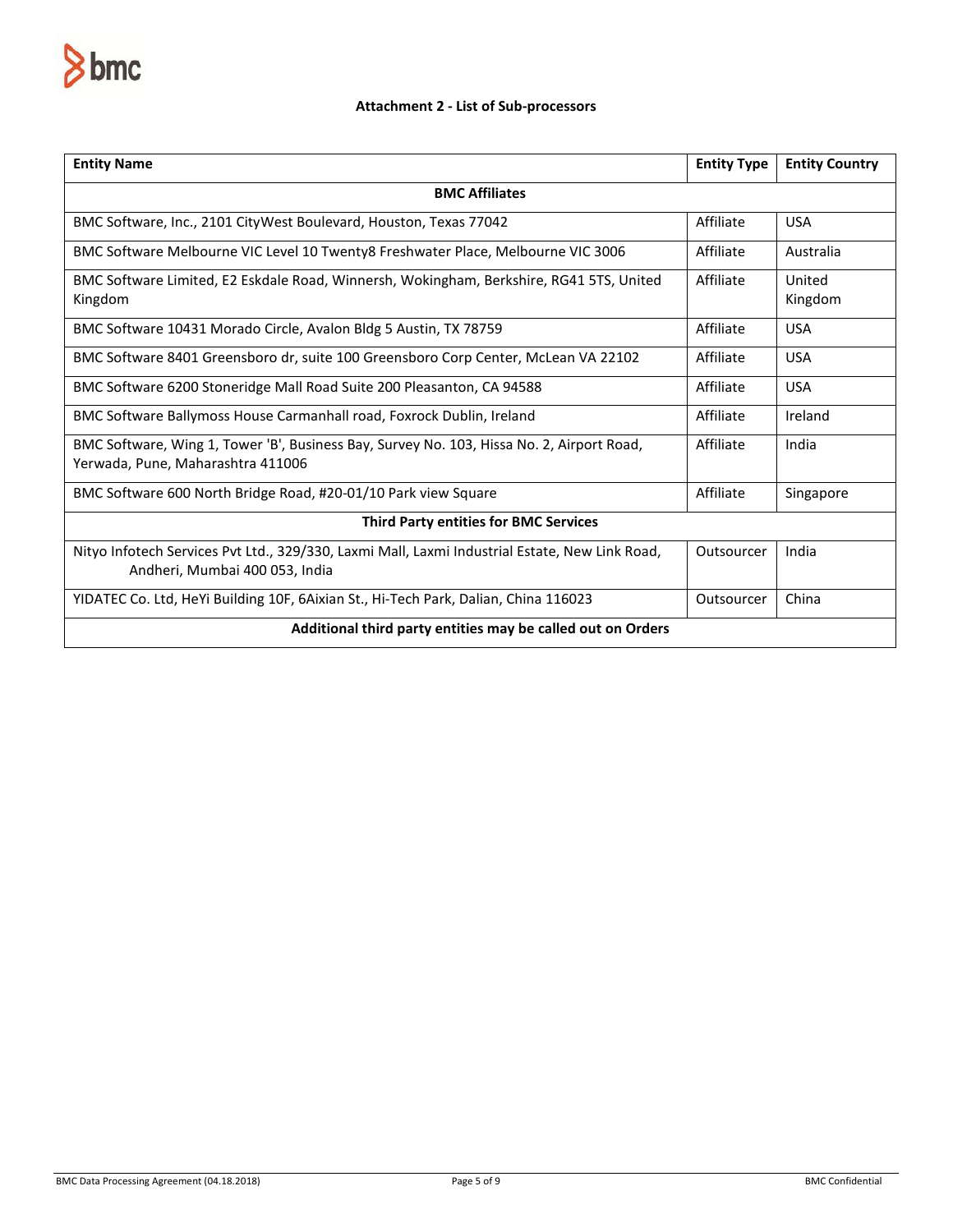

**Attachment 3 - Organizational and technical protection measures**

### **A. GENERAL ORGANIZATIONAL AND TECHNICAL MEASURES**

**To the extent Customer elects to provide Customer Data to BMC in accordance with the relevant Order, the Agreement and this DPA, the following organizational and protection measures apply.** 

- **1. Access control to premises, facilities and assets to prevent unauthorized persons from gaining access to data processing systems for processing or using Customer Data. BMC has deployed the following measures to control access to systems and data:**
	- BMC has an identity management system fully integrated with BMC human resources system providing full lifecycle management for BMC Users Accounts and access to data.
	- Accounts and access are revoked immediately upon termination of employment of such BMC user account, including disconnection of active remote access sessions.
	- BMC User Accounts are generated on a per-individual basis and not shared.
	- For BMC Support, access to MFT service is restricted to authorized personnel only, which is limited to BMC Support and the customer.
	- For BMC Support, BMC's MFT service is deployed in physically redundant, geographically diverse locations.
	- For BMC Professional Services, access to BMC endpoints is restricted to authorized personnel only which is limited to BMC Support Services and BMC Professional Services organizations.
	- BMC's data centers are with Tier 4 providers, with:
		- o Multiple certifications including: SSAE 16 (SOC I type II), PCI DSS (sec 9 & 12), HIPAA, ISO 27001, FISMA
		- o 24 hour security
		- o Restricted, multifactor access
	- BMC systems within the data center are:
		- o Located in a private space, accessible by BMC authorized personnel only
		- o Operated on hardware owned by BMC
		- o Operated on a BMC private network, accessible by BMC authorized personnel and assets only

#### **2. Access control to systems to prevent data processing systems from being used without authorization.**

BMC has deployed the following measures to provide a secured access to systems:

- BMC user accounts are required in order to access BMC systems. Access is restricted to BMC Support personnel, and the assigned system owner.
- **3. Access control to ensure that persons entitled to use a data processing system have access only to the data to which they have a right of access, and that Customer Data cannot be read, copied, modified or removed without authorization in the course of processing or use and after storage.**
	- BMC maintains a confidential information protection policy that outlines data handling practices based on classification for which all BMC employees must comply.
	- BMC user accounts are required to access BMC systems, and are restricted to authorized BMC Support personnel and assigned system owner.

#### **B. ORGANIZATIONAL AND TECHNICAL MEASURES APPLYING ONLY TO SUPPORT**

- **1. Disclosure control to ensure that Customer Data cannot be read, copied, altered, or removed without authorization during electronic transfer or transfer or transport or while being recorded onto data storage media, and that it is possible to check and establish to which parties Customer Data are to be transferred by means of data transmission facilities.** 
	- BMC has deployed security measures to ensure that Customer Data is fully encrypted, using AES 256, in transport as it moves from the Customer site to Support MFT system.
	- Customer communication to the MFT system requires the use of an encrypted transmission channel using Secure File Transfer Protocol (SFTP).
	- BMC utilizes AES-256 encryption on disk, to ensure that data at rest on the MFT system cannot be read without authorization.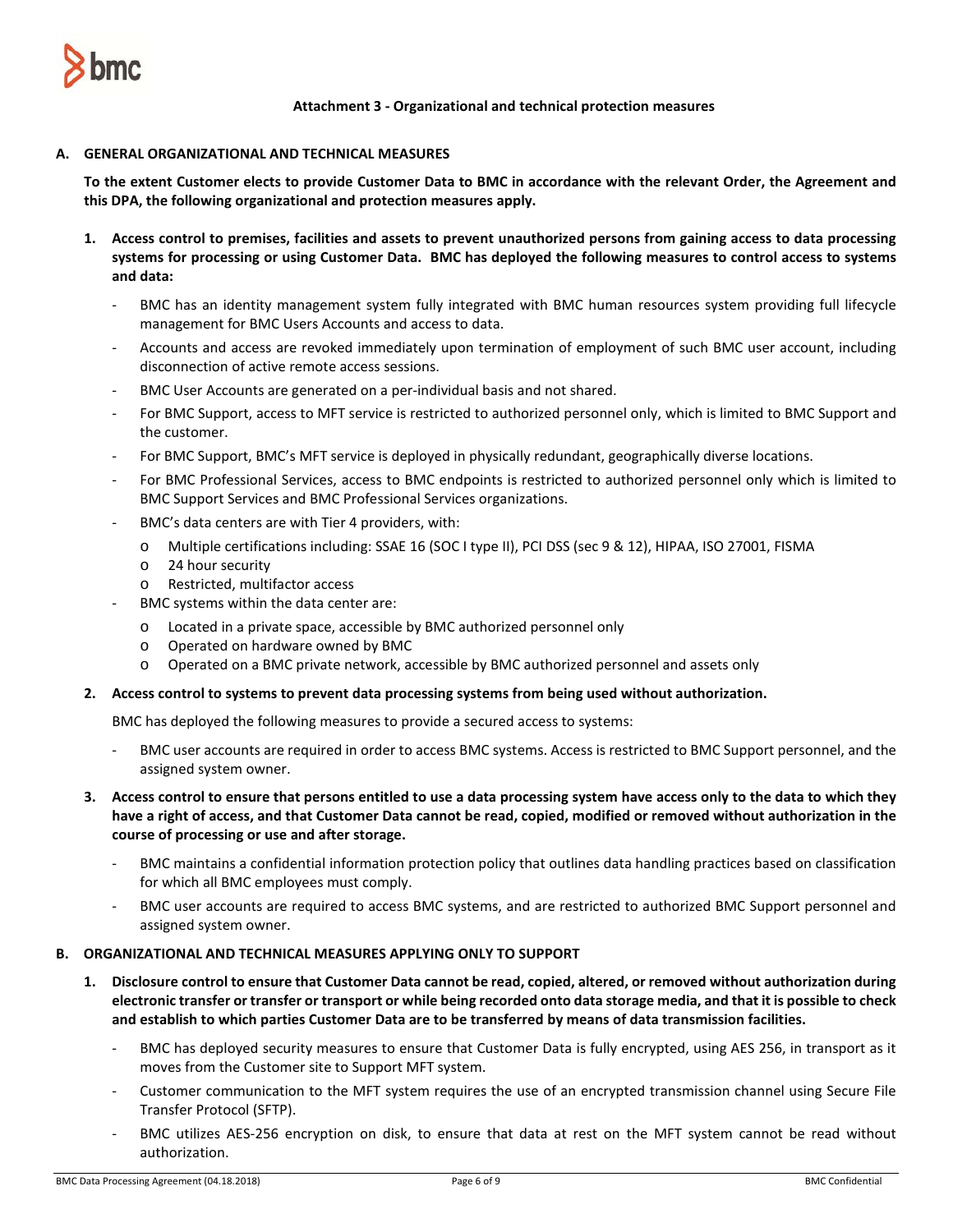

- **2. Input control to ensure that it is possible to after-the-fact check and establish whether Customer Data has been entered into, altered, or removed from data processing systems, and if so, by whom.** 
	- BMC has implemented controlled and secured logging procedures applicable to the MFT systems where the Customer Data potentially resides.
	- Logging provides full accountability for actions taken against Customer Data. Logs are retained for a period of at least a consecutive twelve (12) months.
- **3. Job control to ensure that Customer Data processed on behalf of others are processed strictly in compliance with the data controller's instructions.** 
	- BMC does not process Customer Data. In the event Customer provides Customer Data for support purposes, the support MFT system provides automatic scanning of the stored data to attempt to detect any sensitive data.
	- If sensitive data is detected, both the Customer and BMC support personnel are alerted so special handling procedures can be taken if needed.
- **4. Availability control to ensure that Customer Data are protected against accidental destruction or loss.** 
	- BMC has a 24/7 network and security operations centers (NOC/SOC) to respond to network and security related incidents and provide continuous monitoring of our systems.
	- BMC has a variety of security tools implemented to protect its environment and data entrusted to it, including but not limited to, intrusion prevention services (IPS), anti-virus, application heuristic analysis (sandboxing), endpoint encryption, security information and event management (SIEM), rogue system detection (RSD), and web content filtering.
	- BMC maintains a formal incident response and cyber crisis plan that includes standard actions and engagement for incident handling that includes notification to the Customer and authorities.

### **C. ORGANIZATIONAL AND TECHNICAL MEASURES APPLYING ONLY TO SUBSCRIPTION SERVICES**

**1. Access control to premises and facilities to prevent unauthorized persons from gaining access to data processing systems for processing or using Personal Data.**

In data centers, the following measures are deployed to protect and control secured access to data center facilities:

- Access to production and disaster recovery data centers is securely controlled and monitored by industry standard layers of security.
- No entry to data center sites without approved change control, photo ID card and security center clearance.

#### **2. Access control to systems to prevent data processing systems from being used without authorization.**

The following controls are implemented:

- Unique User identifiers (User IDs) to ensure that activities can be attributed to the responsible individual.
- User passwords are stored using a one-way hashing algorithm and are never transmitted unencrypted.
- Access to the Services require a valid User ID and password combination, which are encrypted via current industry encryption standards while in transmission. Following a successful authentication, a random session ID is generated and stored in the User's browser to preserve and track session state.
- Controls to ensure generated initial passwords must be reset on first use.
- Controls to revoke access after several consecutive failed login attempts.
- Controls on the number of invalid login requests before locking out a User.
- Controls to force a User password to expire after a period of use.
- Controls to terminate a User session after a period of inactivity.
- Password history controls to limit password reuse.
- Password length controls
- Password complexity requirement.
- Verification question before resetting password.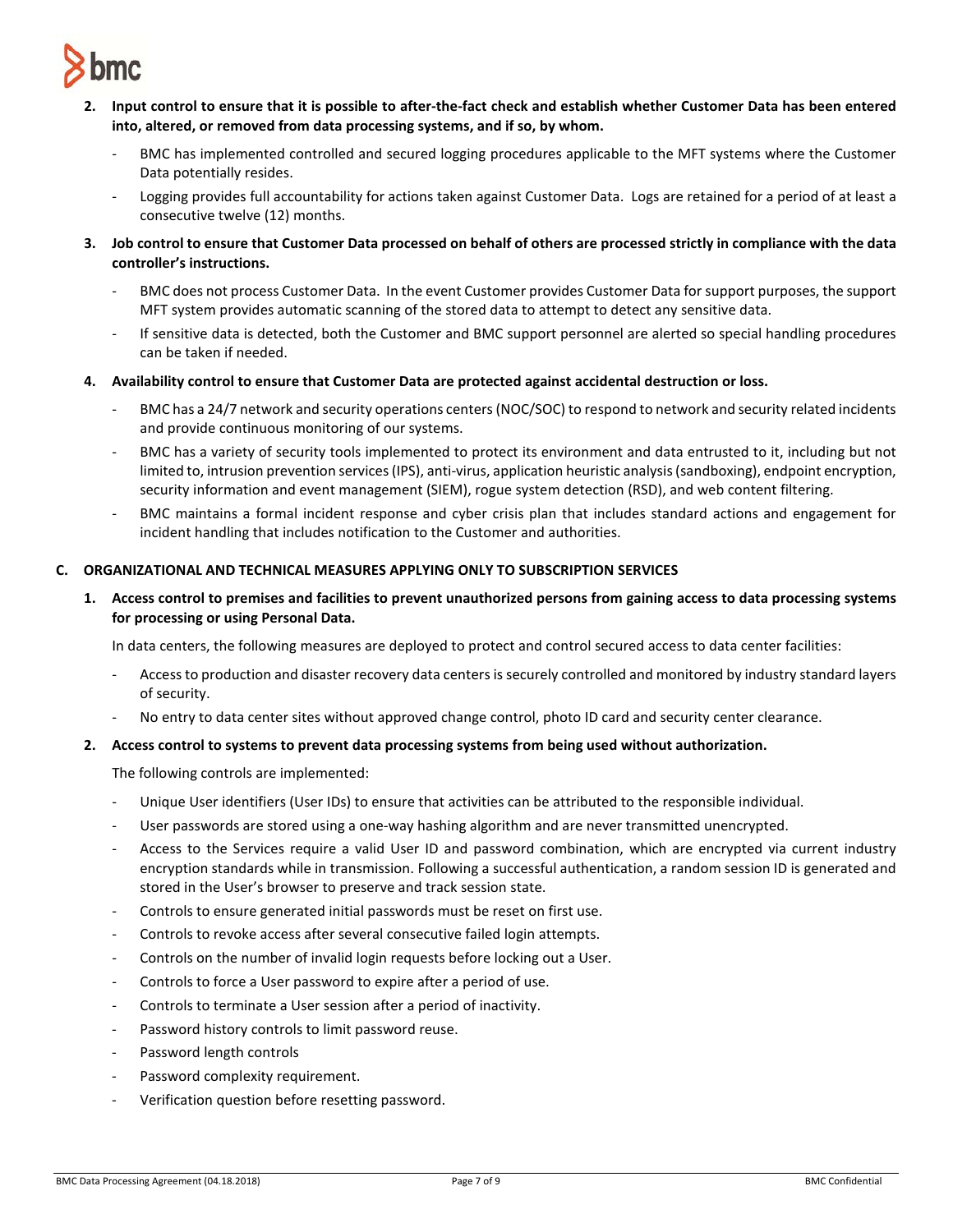

- **3. Access control to data to ensure that persons authorized to use a data processing system have access only to the data to which they have a right of access, and that Personal Data cannot be read, copied, modified or removed without authorization in the course of processing or use and after storage.**
- **4. Disclosure control to ensure that Personal Data cannot be read, copied, altered, or removed without authorization during electronic transfer or transfer or transport or while being recorded onto data storage media, and that it is possible to check and establish to which parties Personal Data are to be transferred by means of data transmission facilities.**

Security measures are employed to ensure that Personal Data is fully encrypted during transmission between Customer's network and the XaaS services data centers.

Customer communication to any XaaS services data center requires the use of an encrypted transmission channel, including at least HyperText Transfer Protocol Secure (HTTPS) and Transport Layer Security (TLS). Additional encrypted transmission channels may also include but are not limited to, Secure File Transfer Protocol (SFTP) and Internet Protocol Security Virtual Private Network (IPSec VPN).

**5. Input control to ensure that it is possible to after-the-fact check and establish whether Personal Data has been entered into, altered, or removed from data processing systems, and if so, by whom.**

Controlled and secured logging procedures may be employed by Customer on XaaS services systems where the Personal Data resides. Logging provides full accountability for actions taken against Personal Data and by whom within the XaaS Services organization.

**6. Job control to ensure that personal data processed on behalf of others are processed strictly in compliance with the Data Controller's instructions.**

As set forth in the DPA, BMC and its Subcontractor shall process Personal Data in accordance with Customer's lawful and explicit instructions, including to provide the Services as set forth in the Agreement and as instructed by Users in their use of the Services.

**7. Availability control to ensure that Personal Data are protected against accidental destruction or loss.**

BMC has a variety of security tools implemented to protect its environment and data entrusted to it, including but not limited to, intrusion prevention services (IPS), anti-virus, application heuristic analysis (sandboxing), endpoint encryption, security information and event management (SIEM), rogue system detection (RSD), and web content filtering.

BMC maintains a formal incident response and cyber crisis plan that includes standard actions and engagement for incident handling that includes notification to the customer and authorities.

- Disaster recovery. BMC or its Subcontractor may utilize disaster recovery facilities that may be geographically remote from primary data centers, along with required hardware, software, and Internet connectivity, in the event BMC's Subcontractor production facilities at the primary data center were to be rendered unavailable. BMC's Subcontractor has disaster recovery plans in place and tests them at least once per year.
- Viruses. The Services will not introduce any viruses to Customers systems; however, the Services do not scan for viruses that could be included in attachments or other Customer Data uploaded into the Services by Customer. Any such uploaded attachments will not be executed in the Services and therefore will not damage or compromise the Services.
- **8. Segregation control to ensure that data collected for different purposes can be processed separately.** 
	- Permissions and access control lists within BMC Subscription Services environment allow logically segregated processing of personal data;
	- Access control within the BMC Subscription Services environment is restricted and isolated so usage activities for one BMC customer cannot be viewed or accessed by another BMC customer.

### **D. ORGANIZATIONAL AND TECHNICAL MEASURES APPLYING ONLY TO CONSULTING SERVICES**

- **1. Disclosure control to ensure that Customer Data cannot be read, copied, altered, or removed without authorization during electronic transfer or transfer or transport or while being recorded onto data storage media.**
	- BMC has deployed security measures to ensure that BMC Professional Services computing systems (the PS laptops) are fully encrypted, using AES 256.
		- BMC Professional Services consultants utilize secure transmission methods for data transfer to/ from customer, such as SFTP.